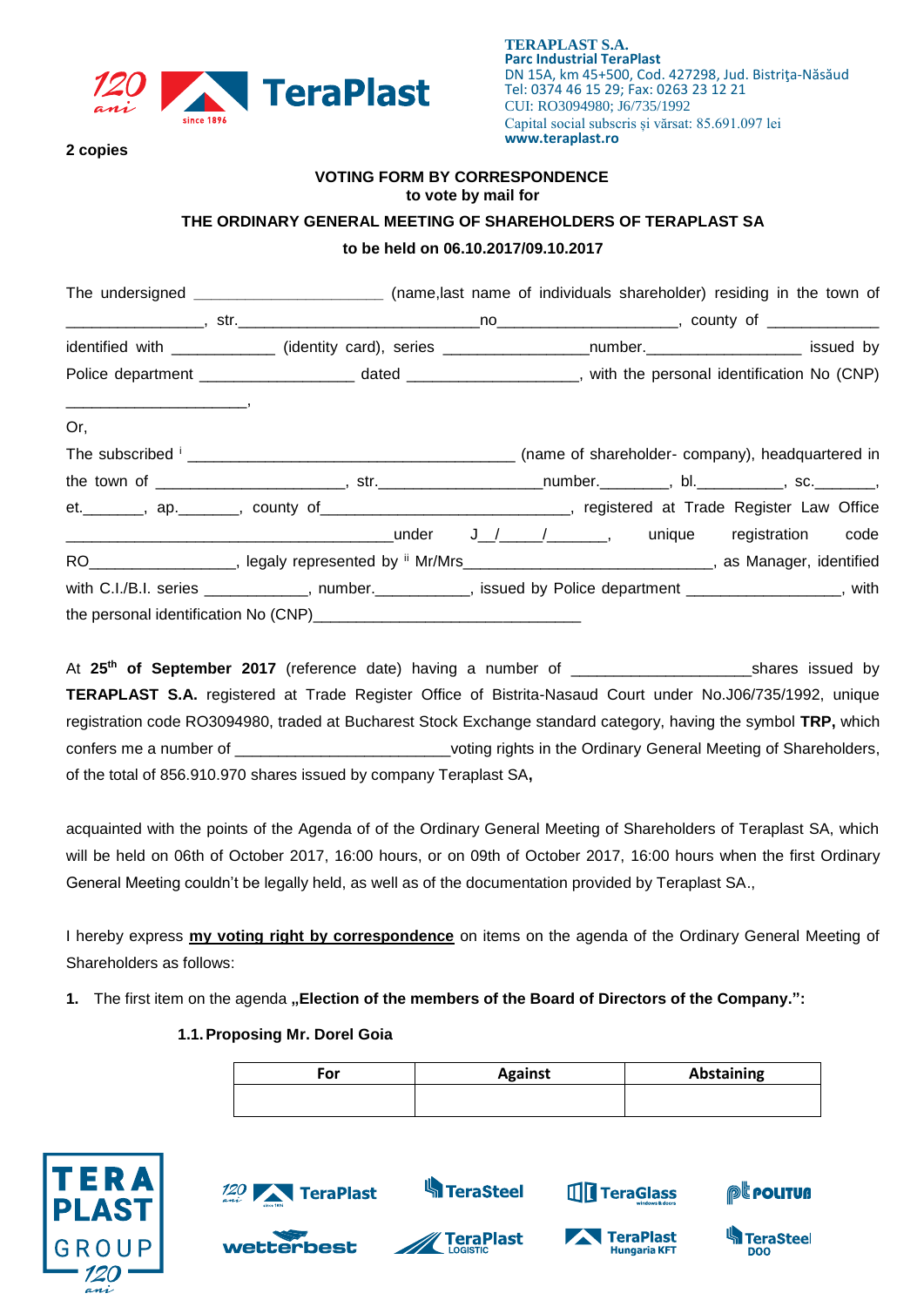

**1.2.Proposing RSL CAPITAL ADVISORS S.R.L., represented by Mr. Razvan Stefan Lefter**

| For | <b>Against</b> | Abstaining |
|-----|----------------|------------|
|     |                |            |

**1.3.Proposing Mrs. Magda-Eugenia Palfi-Ţîrău**

| ™or | <b>Against</b> | Abstaining |
|-----|----------------|------------|
|     |                |            |

#### **1.4.Proposing Mrs. Carmen Mirela Pop**

| ∙or | <b>Against</b> | Abstaining |
|-----|----------------|------------|
|     |                |            |

**1.5.Proposing Mr. Sorin Olaru**

| For | <b>Against</b> | Abstaining |
|-----|----------------|------------|
|     |                |            |

**2.** The second item on the agenda: **" Establishing the validity of the mandate of the Board members, starting from the date of adoption of the decision by OGMS. The Board of Directors proposes that mandate length will be 1(one) year. "**

| ۰or | <b>Against</b> | Abstaining |
|-----|----------------|------------|
|     |                |            |

**3.** The third item on the agenda: "**Empowering Mr. Dorel Goia and Mrs. Magda-Eugenia Palfi-Tirau to negotiate managers' contracts of mandate and to sign them, either of the two, in the name and on behalf of the Company. "**

| . | <b>Against</b> | <b>Abstaining</b> |
|---|----------------|-------------------|
|   |                |                   |

4. The fourth item on the agenda: "**Establishing the registration date which serves to identify the shareholders who will be affected by the decisions adopted by the General Ordinary Meeting of Shareholders. The date proposed by the Board of Directors is October 26th 2017**."

| ∙or | <b>Against</b> | Abstaining |
|-----|----------------|------------|
|     |                |            |

5. The fifth item on the agenda: "Approval of the date October 25th 2017 as "ex-date", respectively the date **previous to the registration date when the financial instruments, subject of the decision of the corporate bodies, are transacted without the rights resulting from such decision, pursuant to art. 2 letter f) of Regulation No. 6/2009 regarding the exercise of certain rights of the shareholders within the general assemblies of the trading companies, amended and completed by Regulation no. 13/2014 regarding the amendment and completion of certain regulations issued by the Security National Board (herein referred to as NSC Regulation No. 6/2009)."**